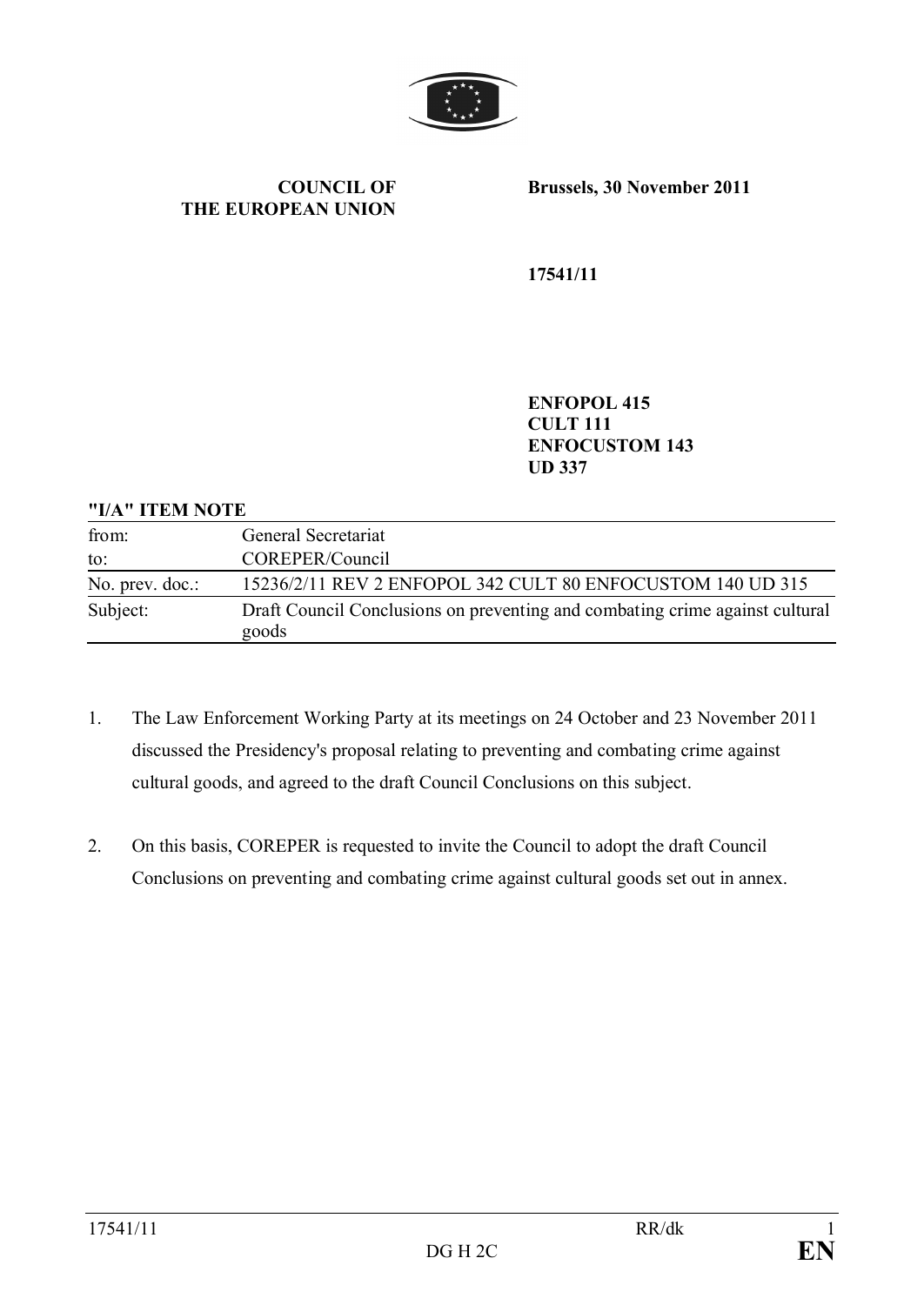# **Draft Council Conclusions on preventing and combating crime against cultural goods**

## THE COUNCIL OF THE EUROPEAN UNION,

## BEARING IN MIND:

- Article 167 TFEU, which emphasises that the Union will contribute to the flowering of the cultures of the Member States, by respecting their national and regional diversity and at the same time bringing the common cultural heritage to the fore;
- Title V TFEU on the area of freedom, security and justice, and especially Article 87 thereof, which covers police cooperation involving all the Member States' competent authorities, including police, customs and other specialised law enforcement services in relation to the prevention, detection and investigation of criminal offences;
- Articles 34 to 36 TFEU, which expressly provide for the free movement of goods, including cultural goods, within the European Union and allow for the imposition of certain restrictions on imports and exports on the grounds of protection of national treasures possessing artistic, historic or archaeological value;
- The Stockholm Programme<sup>1</sup>, which stipulates that the enhancement of actions at the European level combined with better coordination with actions at regional and national level are essential for ensuring protection against transnational threats and that combating crime at the European level, will not work effectively without law enforcement cooperation between the Member States, exchange of best practices and avoidance of duplication of efforts;

**<sup>1</sup>** OJ C 115, 4.5.2010. p. 1.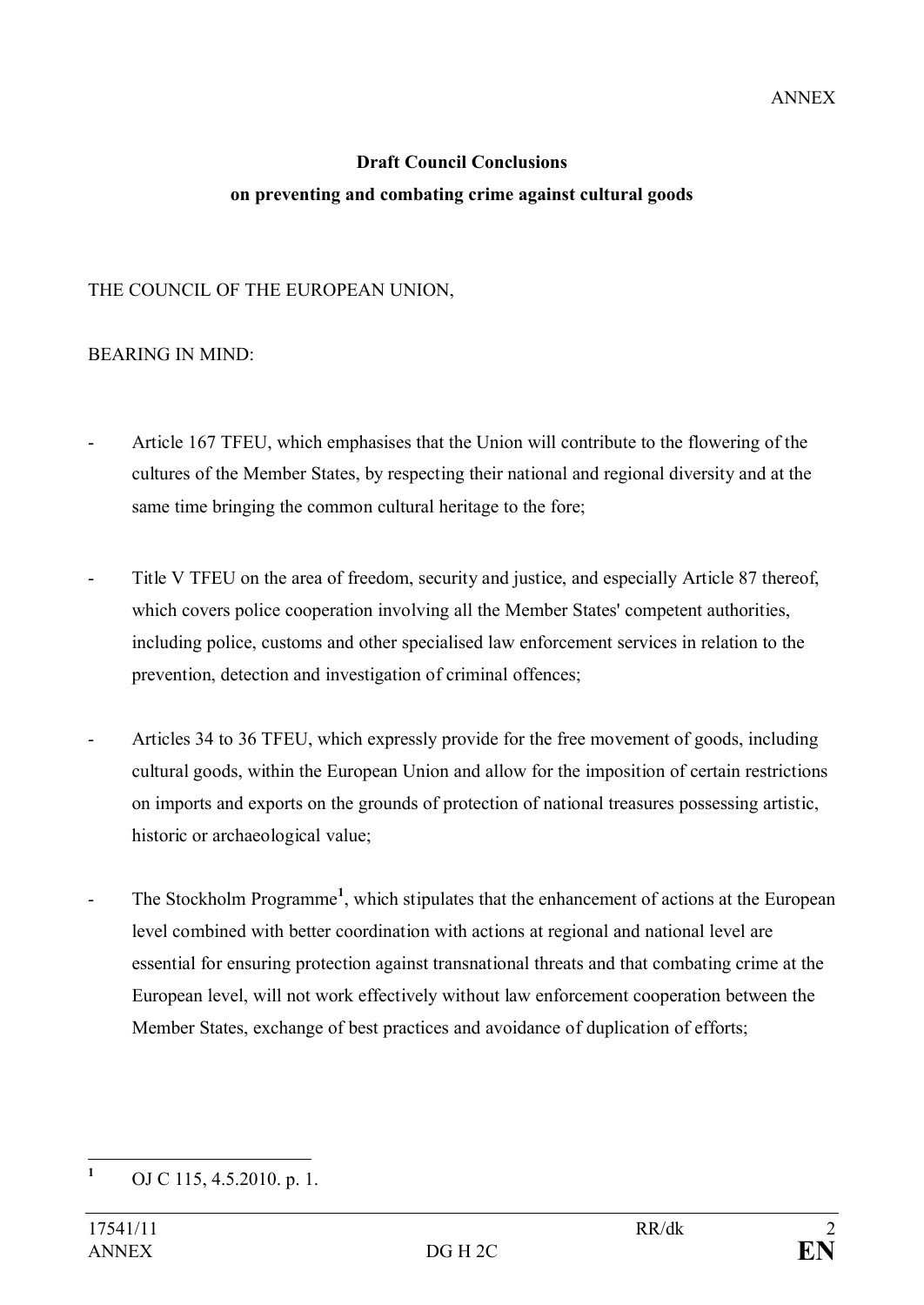- Council Regulation (EC) No 116/2009 of 18 December 2008 on the export of cultural goods<sup>2</sup>, which ensures that the export of such goods is subject to uniform control at the external European Union borders;
- Council Directive No 93/7/EEC of 15 March 1993**<sup>3</sup>** , which sets out the procedures for the return of cultural objects which have been unlawfully removed from the territory of a Member State;
- The Council Conclusions of 28 November 2008 on preventing and combating illicit trafficking in cultural goods**<sup>4</sup>** , which underlines the importance of close cooperation between specialised agencies operating in the Member States in order to combat the illicit trafficking of cultural goods;
- The Conclusions of the Council and of the Representatives of the Governments of the Member States, meeting within the Council, on the Work Plan for Culture 2011-2014**<sup>5</sup>** ;

NOTING that the European Union is an important region of origin, transit and destination for cultural goods;

NOTING that the system of standard registration of cultural goods, which is implemented in a few Member States, is not a uniform system for documenting the collections possessed;

NOTING the lack of a harmonised EU approach for recording missing items of cultural goods in national databases;

EMPHASISING that the rapid exchange of information and sharing of best practices between Member States would improve the effectiveness of combating crime against cultural goods;

<sup>&</sup>lt;sup>2</sup> OJ L 39, 10.2.2009, p. 1.<br><sup>3</sup> OJ L 74, 27, 2, 1002, p. 74

**<sup>3</sup>** OJ L 74, 27.3.1993, p. 74, as amended by Directive 96/100/EC of the European Parliament and of the Council of 17 February 1997 (OJ L 60, 1.3.1997, p. 59) and Directive 2001/38/EC of the European Parliament and of the Council of 5 June 2001 (OJ L 187, 10.7.2001, p. 43).

**<sup>4</sup>** 14224/2/08 REV 2 CRIMORG 166 ENFOPOL 191.

**<sup>5</sup>** OJ C 325, 2.12.2010, p. 1.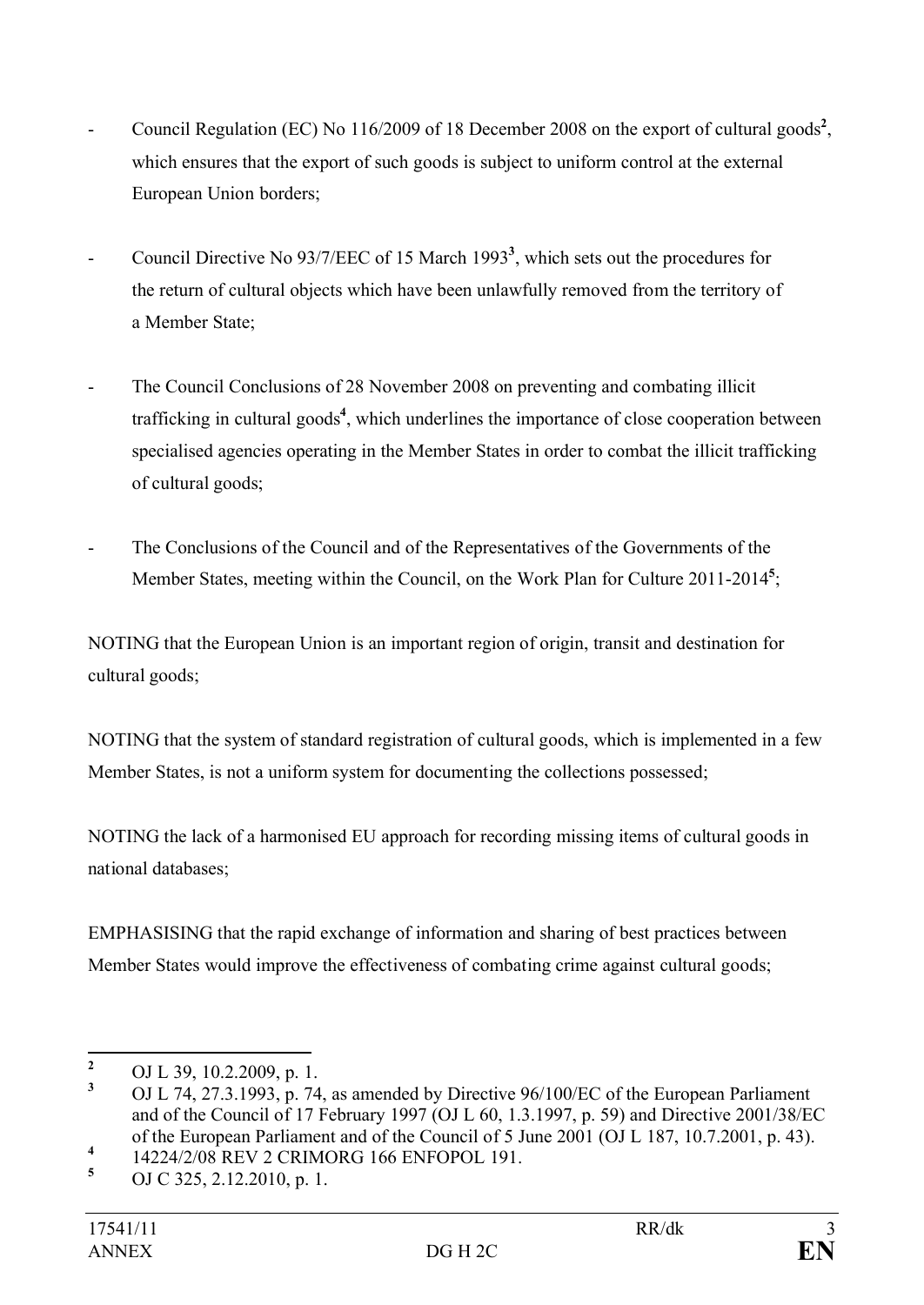EMPHASISING the importance of supporting Interpol's actions to improve the database recording missing cultural goods;

EMPHASISING the importance of the UNESCO Convention on the Means of Prohibiting and Preventing the Illicit Import, Export and Transfer of Ownership of Cultural Property signed on 17 November 1970 and the UNIDROIT Convention on Stolen or Illegally Exported Cultural Objects signed on 24 June 1995, which are important instruments for strengthening protection of the global cultural heritage;

CONCLUDES that it is necessary to take measures that will increase the effectiveness of prevention and combating of crime against cultural goods and therefore:

## RECOMMENDS that the Member States

- consider the ratification of the UNESCO Convention of 1970 and the UNIDROIT Convention of 1995;
- cooperate more closely with UNESCO on preventing crimes against cultural goods by taking common action (consider shared training programmes, exchange of good practices, existing legal frameworks and participation in information and awareness campaigns);
- consider the necessity of introducing specific provisions in their national legislation for crimes committed against cultural goods;
- enhance their cooperation with Interpol on developing and implementing the system for urgent reporting of key events connected with crime against cultural goods;
- strengthen coordination between law enforcement and culture authorities and private organisations (e.g. antique shops, auction houses, online auctions) with a view to facilitating the exchange of information, in accordance with relevant legislation, and best practice at national and international level and for that purpose designate contact points for preventing and combating crime against cultural goods;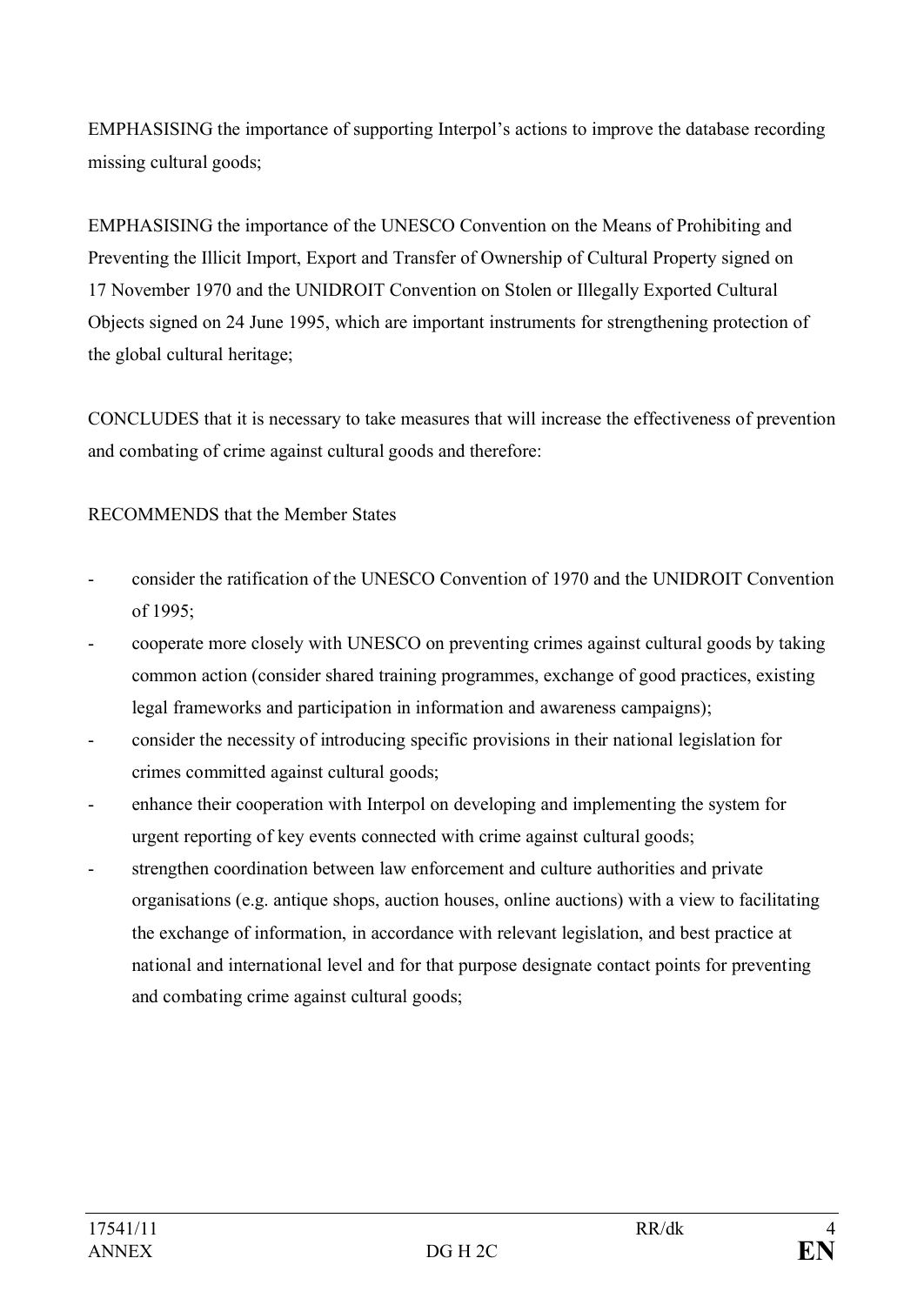- consider the possibility of developing transaction registers to be maintained by dealers in works of art, so as to increase the traceability of important cultural goods and prevent trafficking;
- introduce, if possible, a uniform and transparent standard for identifying cultural goods, such as the Object ID Standard as set out in the Annex, and take further measures to standardise and simplify procedures for recording missing cultural goods in national Member States' databases and to adapt the latter to the Interpol "Stolen Works of Art" database;
- consider specific arrangements for cooperation with third countries on protection of cultural heritage and combating international trafficking, particularly in the event of conflicts and natural disasters, and on procedures for the return of stolen goods;
- prepare in cooperation with Interpol a handbook in order to combat crime against cultural goods more effectively. The subject area of such a handbook should include the overview of legal instruments regarding cultural goods, a contact points database, and the nature and scope of national law enforcement authorities involved in combating and preventing crime against cultural goods in Member States;

## RECOMMENDS that the European Commission

- support the Member States in the effective protection of cultural goods with a view to preventing and combating trafficking and promoting complementary measures where appropriate;
- involve relevant stakeholders when setting up the expert group under the Work Plan for Culture 2011-2014 to produce a toolkit on the fight against illicit trafficking and theft of cultural goods;
- consider the provision of financial support to innovative projects promoting prevention and the combating of trafficking in cultural goods;

## RECOMMENDS that Europol

use existing measures to provide practical support in tackling crimes against cultural goods, for example by making use of the Europol Platform for Experts (EPE);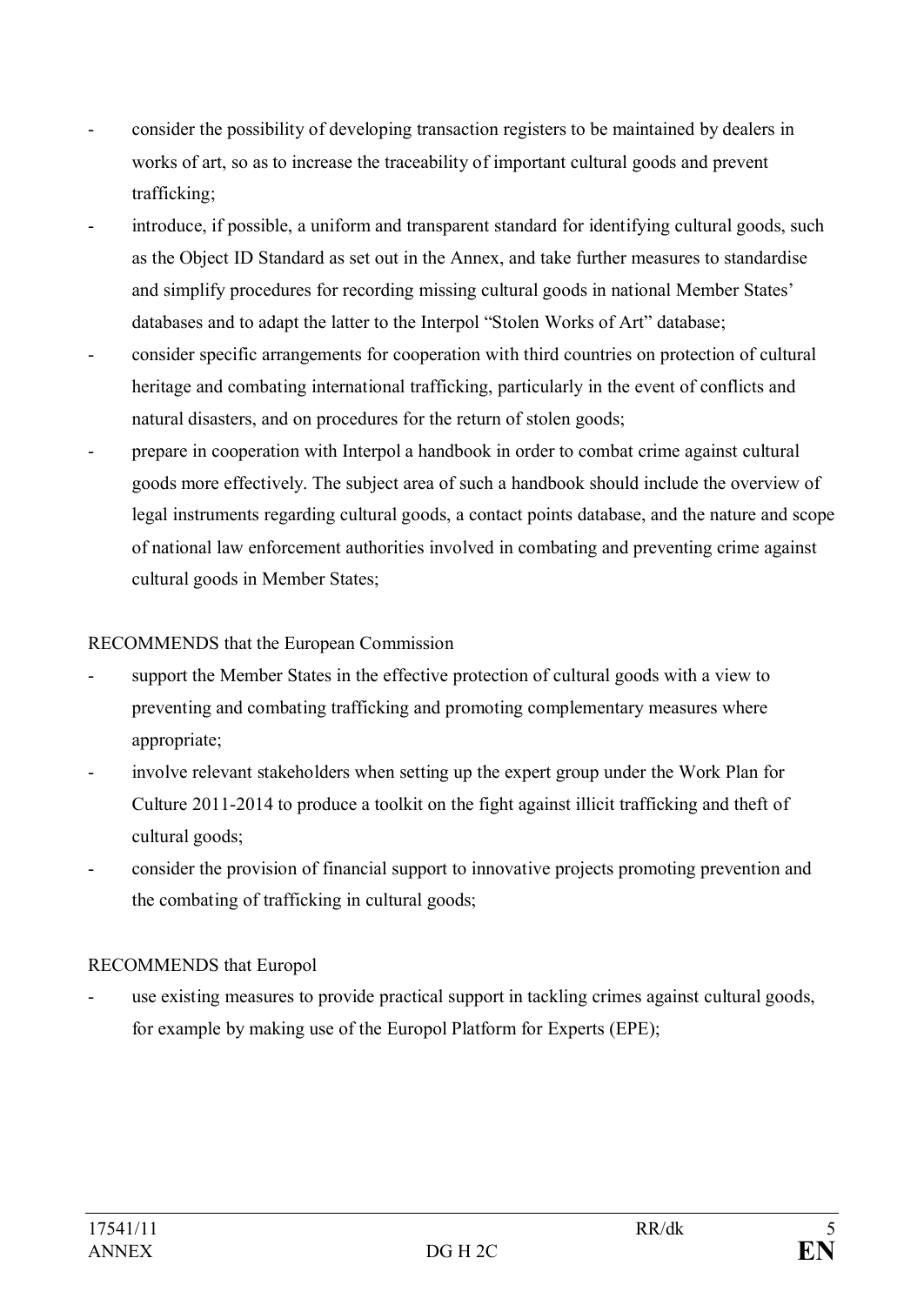## RECOMMENDS that CEPOL

- continue to organise periodic training courses for law enforcement officials related to the combating of crime against cultural goods, including cooperation with relevant partners, e.g. UNESCO and European Judicial Training Network, and taking into account this subject in exchange programmes.